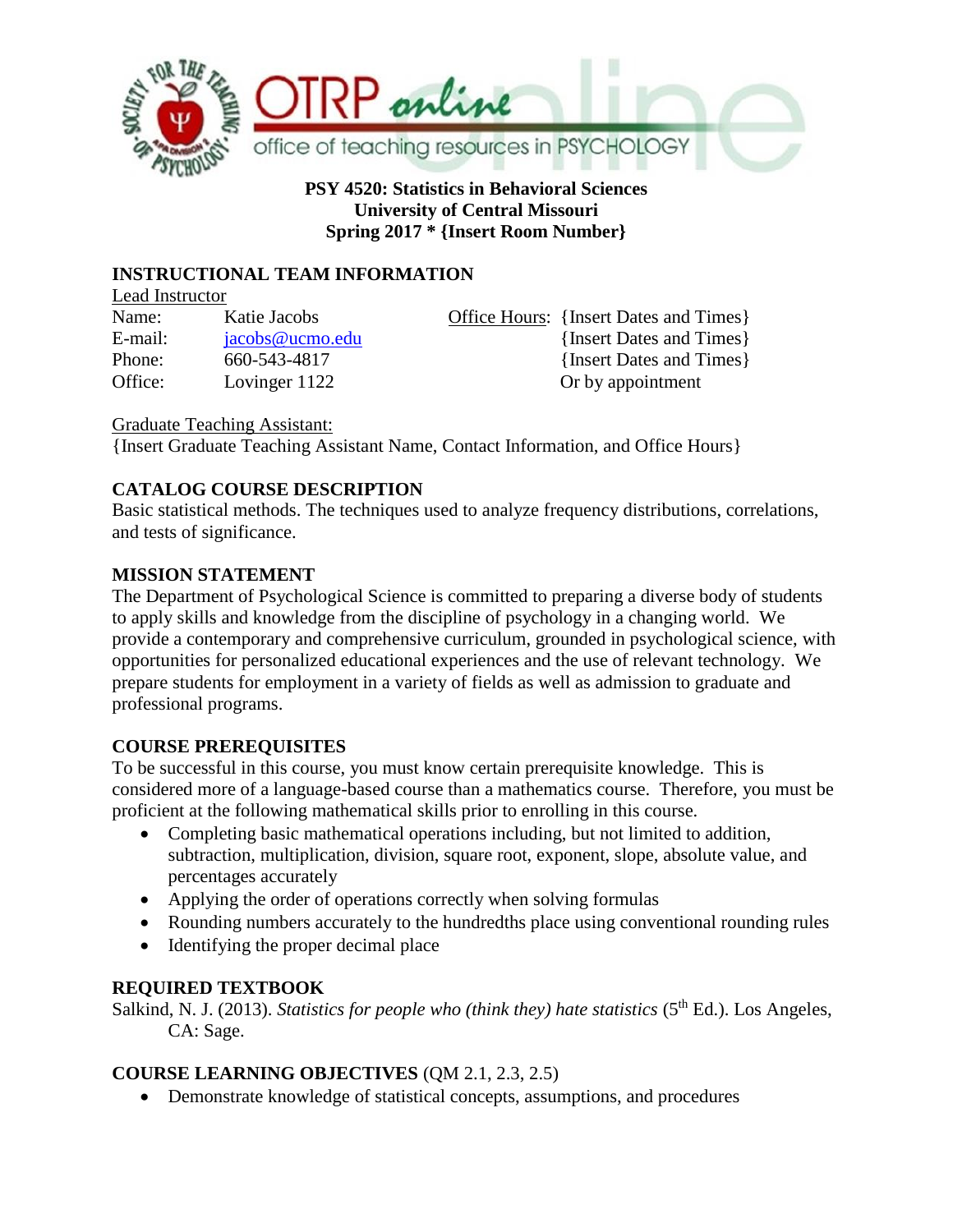- Identify different data types
- Represent the data in graphic format
- Choose an appropriate statistical analysis technique
- Perform the appropriate analysis and interpretation

# **TECHNOLOGY AND MATERIAL REQUIREMENTS** (QM 1.2, 1.7, 6.4, 6.6, 7.1)

- Calculator (at the minimum able to perform addition, subtraction, multiplication, division, square roots, exponents, brackets, and parentheses)
- Writing Utensil
- Notebook

# **STUDENT EVALUATION** (QM 3.2)

| <b>Grades</b> | <b>Minimum Point Threshold</b> |
|---------------|--------------------------------|
| A             | 337.5 Points                   |
| B             | 300 Points                     |
| C             | 262.5 Points                   |
| D             | 225 Points                     |
| F             | Anything Below 225 Points      |

*Note, you must reach the minimum point threshold in order to get the appropriate grade in the course. There will be no rounding of grade. This threshold is firm and is to ensure equal treatment of students in the class.* 

#### **Assignment Details**

*Homework Assignments* (13 @ 10 Points Each, Expect to Spend 2-3 Hours Per Week on These)*:*  Each week I will assign you homework related to the information that we learned in that unit. The homework may not always look the same, but this will be my primary way of assessing if you know how to go through the process and calculations. At different points in the semester, this work may look very differently because we will be learning a wide variety of skills. It is important to do the best that you can each week, because all of the information builds on itself.

*Attendance* (45 @ 1 Point Each)*:* Because we will do several in-class activities, attendance is vital to your success. Generally, statistics is one of students most feared classes. By avoiding class, you will make the course harder for yourself. Earn attendance points for coming to class on time, actively participating in class, and staying the entire class period.

*Exams* (2  $\omega$  45 points each, Expect to Spend 1 Hour Per Week Preparing for the Exam... note I said each week, not the night before…)*.* This is your time to shine. Now that you've practiced with your peers and me, it is time to show not what you can repeat in class, but that you can use the information you've learned to think critically about the material. Through homework you showed your ability to calculate various statistical analyses, now show me you know what all that crazy statistics information means.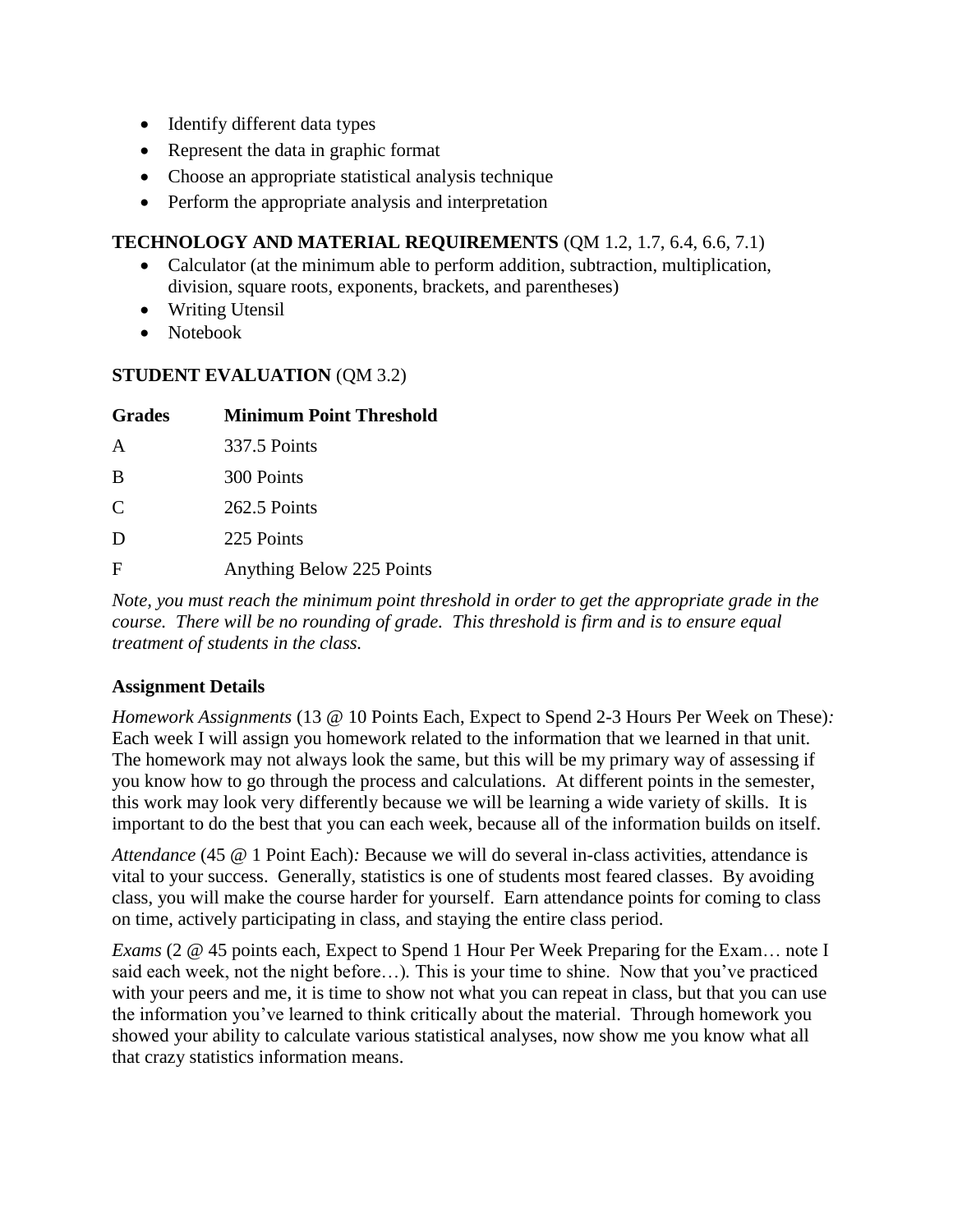*Reading and Reviewing Notes* (Expect to Dedicate 1-2 Hours per Week Reading and Reviewing your Notes): As a student, part of your responsibility is to make sure that you keep up with reading and that you really understand the information we are learning each week. Statistics is not the type of class where you can slack off for the first 5 weeks and be okay in the end. **If you want to know what you can do to get an A in the class, read all of the chapters, and review your notes each week until you understand the material. If you don't understand the readings, bring those questions to class and/or come to my office hours for extra help.** 

*Class Learning Activity* (50 Points, Expect to Spend 5 Hours Preparing the Class Learning Activity)*:* In this assignment, the purpose of it is to deepen your understanding of a particular topic and use your personal talents and skills to help deepen your peers' understanding of the material we are learning in class. In this assignment you will craft a learning activity and lead the activity during class. See the separate rubric document to see the specifics on directions and evaluation of the assignment. Note, if you plan to bring food as part of your in-class learning activity, make sure to check for any food allergies of the students in the class.

*Comprehensive Final Examination* (60 Points): This is the time to show me that you know all of the great information that I taught you over the semester.

# **EXPECTATIONS FOR STUDENT ENGAGEMENT**

- *Bring your course materials to class each week.* This means to make sure that you bring your textbook, calculator, notebook, and pencil with eraser to every class. Although our textbook is super user-friendly, that means that I will need to do tons of supplementary instruction to get you where you need to be. Taking notes in class will help you to rehearse the information so that you remember and understand the material.
- *Read and follow the syllabus*. It is basically our contract for the semester that includes my policies and procedures for the course.
- *Check your school email frequently.* I will use the Blackboard to send important announcements to your school email.
- *Check your grades on Blackboard.* By checking your grades throughout the semester, you will be able to see where you stand and help remediate any discrepancies immediately. Email me within 7 days of the posted grade to resolve any grading issues.
- *Complete all reading assignments before class.* I chose this book rather than a traditional statistics book because it is very student-friendly; readings are fairly easy and help provide a foundation for the quizzes, homework assignments, discussion, lectures, et cetera.
- *If you miss class, it is your responsibility to catch up through getting notes from your peers and coming to my office hours.* Homework missed due to absence from class still is subject to the original deadlines for the work. If it is a planned absence, you must email me to schedule a time during my office hours to make up the work a week prior to the absence.

# **COMMUNICATION AND SUPPORT (QM 1.3, 6.6, 7.1)**

Over the semester I will communicate mostly through email and/or Blackboard announcements. Make sure to check your email frequently to get vital updates for the course. Please allow me 1-2 business days to respond to emails, my response time depends on the volume of emails I receive. I generally do not respond to emails during evenings, weekends, and holidays, so make sure to send your emails well in advance of needing a reply.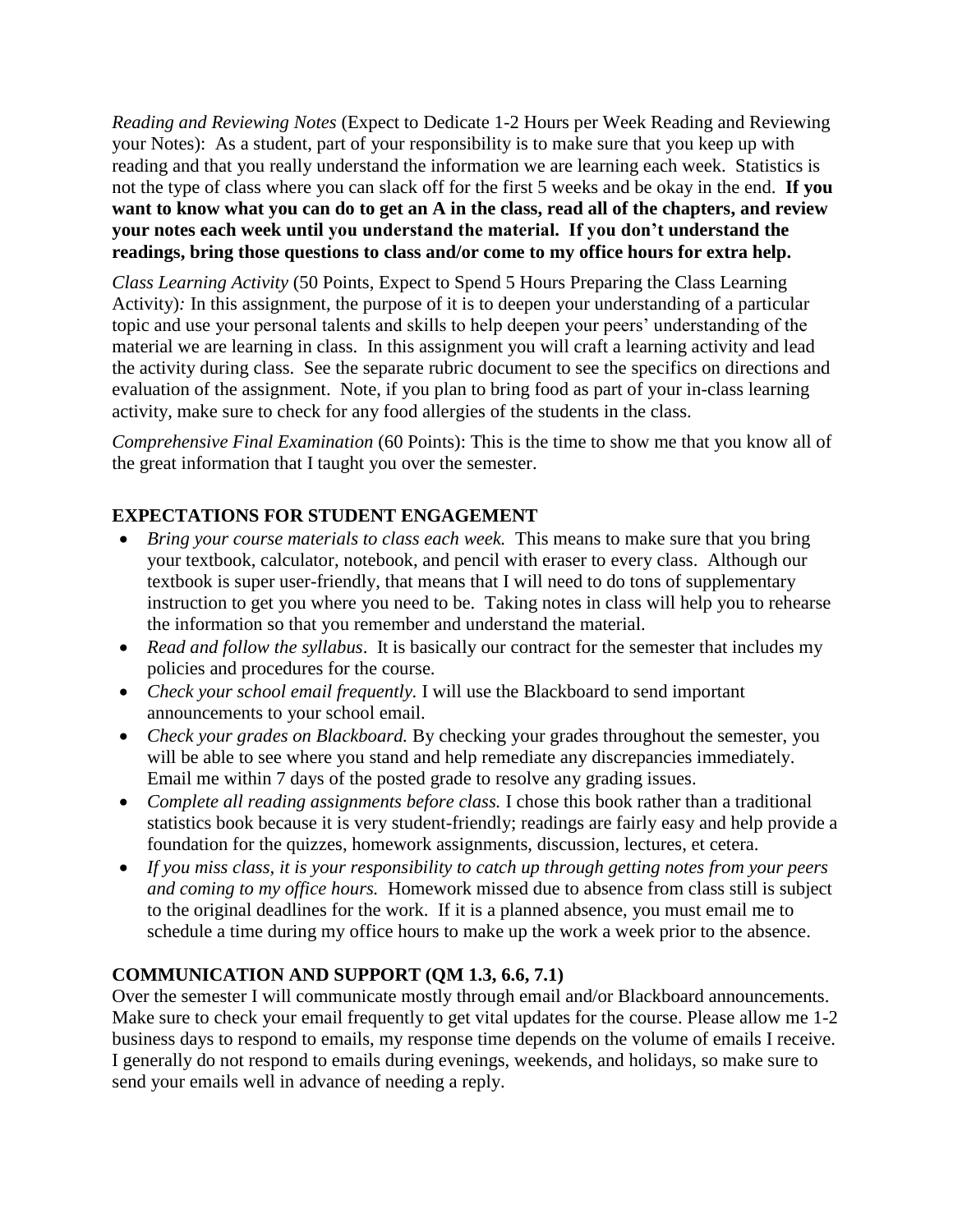# **MAKEUP/MISSED WORK POLICY (QM 1.4)**

Late work is not accepted unless there is an extreme reason that is verified through the Office of Student Experience and Engagement and with instructor approval (e.g., think premature labor, being deployed, death of a close family member). Extenuating circumstances require documentation. As long as you are making it to class on time, this shouldn't be a problem because we will be doing work in class. All of the concepts build on one another, so you will need to be proficient each week in order to be successful the following week. Students sometimes struggle with statistics, so I want to make sure I am fair and that I give you the best opportunity to succeed and that's one of the reasons why I firmly enforce this policy.

# **DROP POLICY**

Those who do not validate their enrollment by the university established deadline, will be dropped from the course, unless written notification of the student's intention to attend class is provided to the instructor. Please note that it is your responsibility to withdraw from the course if you choose to do so. See the academic calendar for the final drop date for the semester. Final grades will be assigned to all students on the official roster, **regardless** of their attendance/participation.

# **EARLY ALERT**

As part of the College of Health, Science, and Technology commitment to building a positive student-centered learning community that supports the success of every student, the faculty member instructing this course participates in the UCM Early Alert program. Basically this means if I am worried about you (e.g., you miss a lot of class, you act out in class, you don't turn in your work), I am going to submit a report through the Early Alert System to try to get you some additional supports. I do this, because I care about your success and well-being.

#### **PLURALISM**

Honestly, class is boring when everyone has the same opinion. In order to have a great class, we have to be respectful of other people and their opinions. This means we create an environment where it is okay to disagree. To do this, we never attack people. No matter how much you hate their idea, never attack the person. We are not bears.

#### **ACADEMIC HONESTY POLICY**

You are here because the University of Central Missouri (UCM) believed in your ability to complete your intellectual endeavors in an honest manner. I believe in your abilities to do this and expect academic honesty from you. Review the FULL academic honesty policy within your student handbook; you are responsible for knowing and applying it. Cheating in this course can potentially result in an F for the course overall, dismissal from your program, or the university. All suspicions of academic honesty violations are reported to the Office of Student Experience and Engagement for your file. You are expected to do all of your work on your own. It is okay to ask a peer or me a question if you don't understand something, but do your own work.

#### **ACCESSIBILITY**

If you have a documented disability, please contact the Office of Accessibility Services, Union 220, (660) 543-4421 to arrange accommodations.

#### **LIBRARY SERVICES**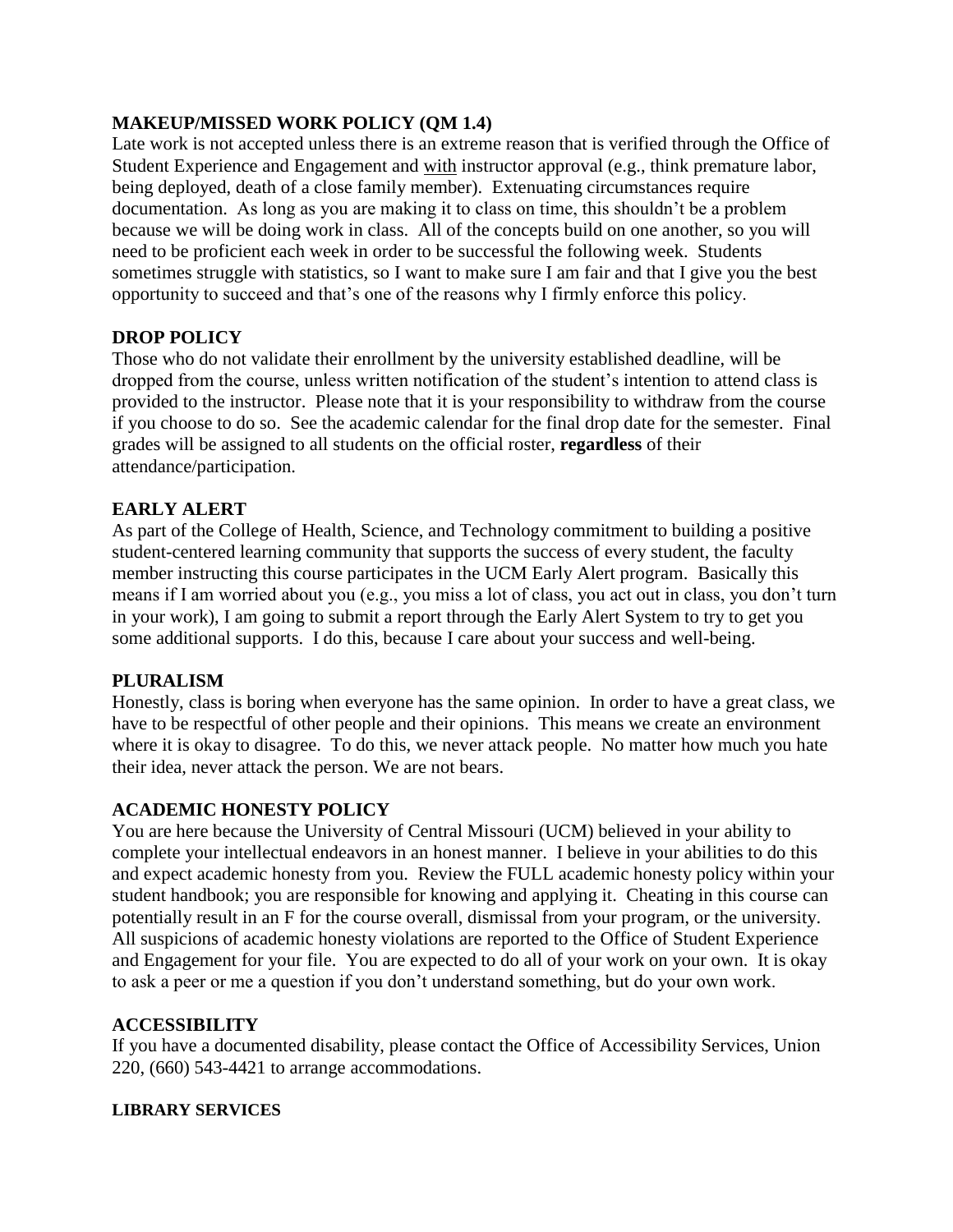You may access your library account, the online catalog, and electronic databases from the James C. Kirkpatrick Library's website at [http://library.ucmo.edu.](http://library.ucmo.edu/) For assistance with research and assignments, you may contact Research Help:<br>Phone: 660-543-4154 Email: reference-jck

Text: 660-223-0011 RefChat: [library.ucmo.edu/chat](http://library.ucmo.edu/chat)

Phone: 660-5154 Email: [reference-jckl@ucmo.edu](mailto:reference-jckl@ucmo.edu)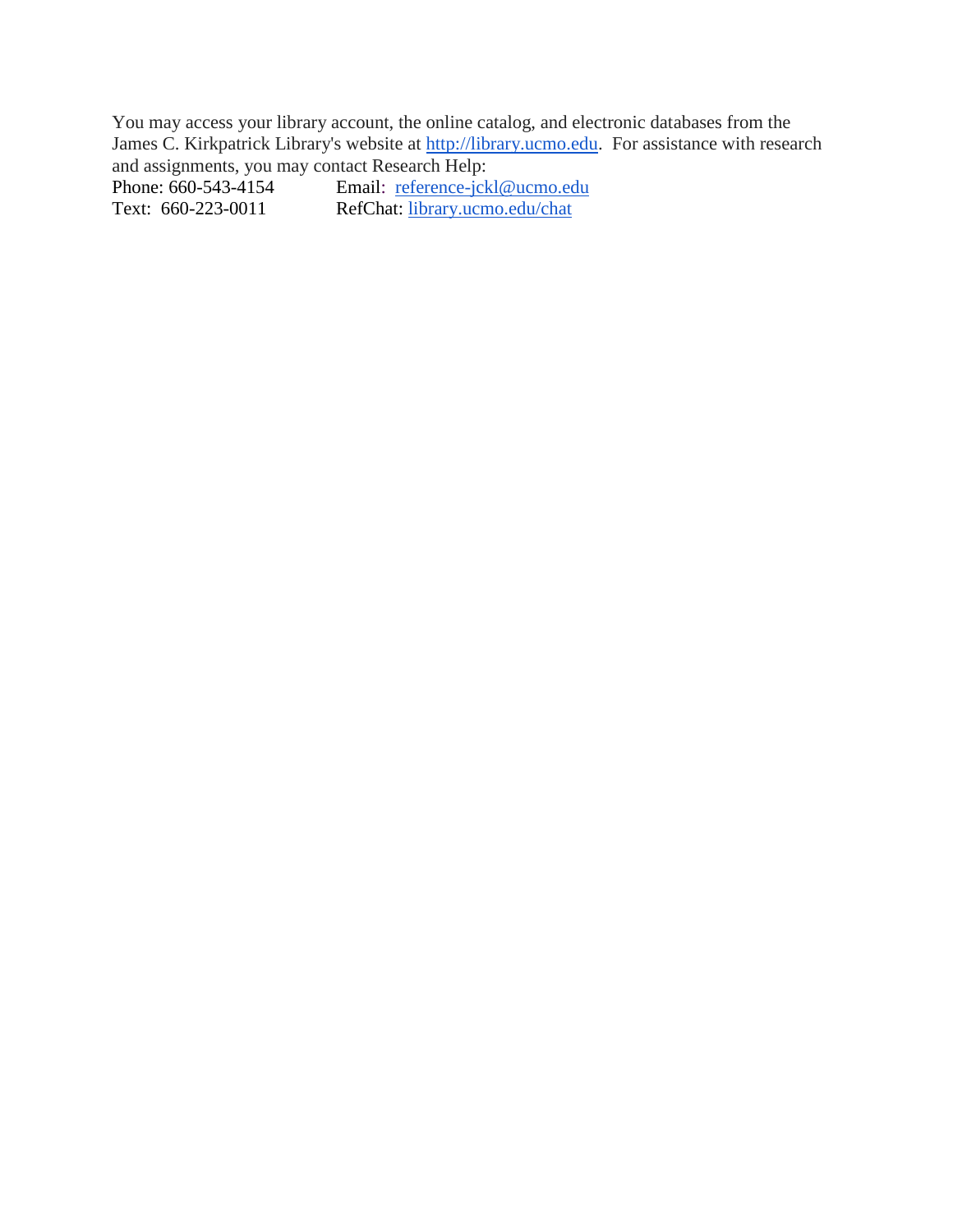# **ALIGNMENT MATRIX**

| <b>Student Course</b><br><b>Learning Objectives</b><br>(QM 2.1, 2.3, 2.5)                         | Unit Learning Objectives (QM 2.2)                                                                                                                                                                                                                                                                                                                                                                                                                              | <b>Student</b><br><b>Evaluation</b><br>(QM 3.2)        | <b>Instructional Procedures</b><br>and Learning Methods<br>(QM 1.2, 2.1, 3.1, 3.2, 3.3) |
|---------------------------------------------------------------------------------------------------|----------------------------------------------------------------------------------------------------------------------------------------------------------------------------------------------------------------------------------------------------------------------------------------------------------------------------------------------------------------------------------------------------------------------------------------------------------------|--------------------------------------------------------|-----------------------------------------------------------------------------------------|
| <b>LO1</b> Demonstrate<br>knowledge of<br>statistical concepts,<br>assumptions, and<br>procedures | -Describe the difference between descriptive and inferential statistics<br>-Describe the difference between parametric and non-parametric<br>statistics<br>-Identify the appropriate level of measurement<br>-Determine whether data meets assumptions for each particular<br>statistical test<br>-Identify statistical symbols and explain their meaning                                                                                                      | Homework<br><b>Class Learning</b><br>Activity<br>Exams | <b>Reading Textbook</b><br><b>Studying Notes</b>                                        |
| LO2 Identify different<br>data types                                                              | -Determine the level of measurement for data<br>-Determine whether the data is discrete or continuous<br>-Describe the difference between the independent and dependent<br>variables                                                                                                                                                                                                                                                                           | Homework<br>Exams                                      | <b>Reading Textbook</b><br><b>Studying Module Materials</b>                             |
| LO3 Represent the<br>data in graphic format                                                       | -Create a frequency distribution<br>-Create a visual display of data                                                                                                                                                                                                                                                                                                                                                                                           | Homework<br>Exams                                      | <b>Reading Textbook</b><br><b>Studying Module Materials</b>                             |
| LO4 Choose an<br>appropriate statistical<br>analysis technique                                    | -Determine whether the data meets the parametric and/or other<br>assumptions for particular statistical analysis technique<br>-Identify whether to use a parametric or non-parametric analysis for<br>the data provided.                                                                                                                                                                                                                                       | Homework<br>Exams                                      | <b>Reading Textbook</b><br><b>Studying Module Materials</b>                             |
| LO5 Perform the<br>appropriate analysis<br>and interpretation                                     | -Calculate a one-sample z-test (Unit 8), independent samples t-test<br>(Unit 9), dependent samples t-test (Unit 10), one-way ANOVA (Unit<br>11), factorial ANOVA (Unit 12), correlational coefficient (Unit 13),<br>prediction from regression equation (Unit 14), chi-square goodness of<br>fit (Unit 15), and chi-square test of independence (Unit 15)<br>-Use appropriate table to find critical values to determine significance<br>at .05 and .01 levels | Homework<br>Exams                                      | <b>Reading Textbook</b><br><b>Studying Module Materials</b>                             |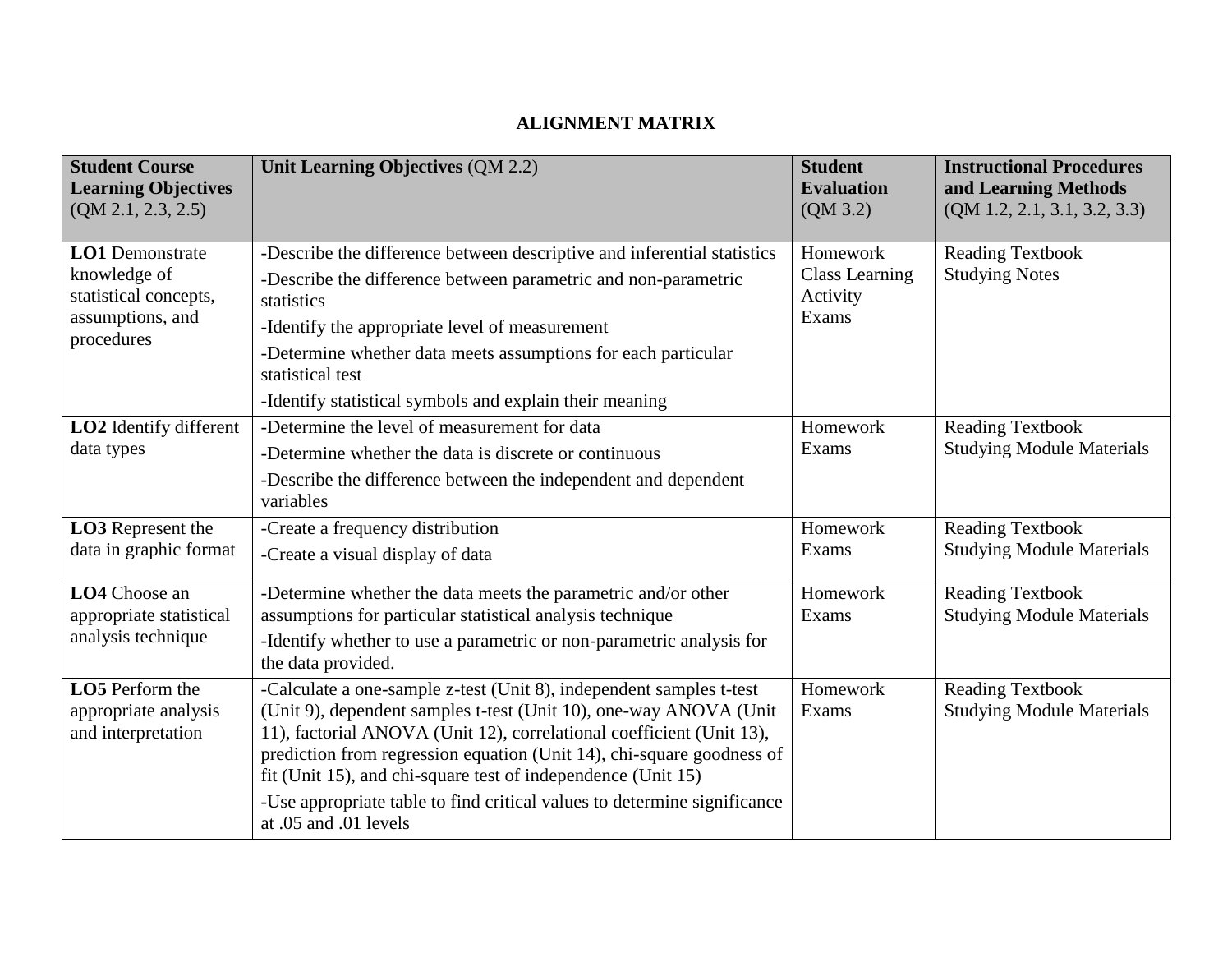# **TENTATIVE COURSE SCHEDULE**

NOTE: Syllabus and Schedule Subject to Change at Instructor's Discretion at any Time.

| Weeks of        | <b>Mondays</b>                                                              | <b>Wednesdays</b>                                                            | <b>Fridays</b>                                                                                         |
|-----------------|-----------------------------------------------------------------------------|------------------------------------------------------------------------------|--------------------------------------------------------------------------------------------------------|
| 1. Jan 9        | Pretest<br><b>Orientation to Class</b>                                      | Chapter 1 Statistics of Sadistics? It's<br>Up to You                         | Chapter 6 Just the Truth: An<br>Introduction to Understanding<br><b>Reliability and Validity</b>       |
| 2. Jan 16       | No School © Happy Martin Luther<br>King Jr. Day!!!                          | Homework 1: Introduction to<br><b>Statistics</b>                             | Chapter 2 Means to an End:<br>Computing and Understanding<br>Averages<br>Chapter 3 Vive la Difference: |
|                 |                                                                             |                                                                              | <b>Understanding Variability</b>                                                                       |
| 3. Jan 23       | Homework 2: Measures of Central<br>Tendency and Variability                 | Chapter 4 A Picture Really is Worth<br>a Thousand Words                      | Homework 3: Frequency<br>Distributions and Visual Displays of<br>Data                                  |
| 4. Jan 30       | Chapter 7 Hypotheticals and You                                             | <b>Chapter 8 Are Your Curves</b><br>Normal? Probability and Why It<br>Counts | Homework 4: Normal Curve, Area<br>Under the Curve, and z-scores                                        |
| <b>5. Feb 6</b> | <b>Student Learning Activities</b>                                          | <b>Student Learning Activities</b>                                           | Exam 1                                                                                                 |
| 6. Feb 13       | Probability PDF (See Blackboard<br>for this reading)                        | <b>Probability Continued</b>                                                 | Homework 5: Probability                                                                                |
| 7. Feb 20       | Chapter 9 Significantly Significant:<br>What it Means for You and Me        | Chapter 10 Only the Lonely: The<br>One-Sample z-Test                         | Homework 6: Hypothesis Testing<br>and One-sample z-Test                                                |
| 8. Feb 27       | Chapter 11 t(ea) for Two: Tests<br>Between the Means of Different<br>Groups | Mann-Whitney U Test                                                          | Homework 7: Testing Two<br><b>Independent Groups</b>                                                   |
| 9. Mar 6        | Chapter 12 t(ea) for Two: Tests<br>Between the Means of Related<br>Groups   | Wilcoxon Signed-Rank Test                                                    | Homework 8: Testing Two Related<br>Groups                                                              |